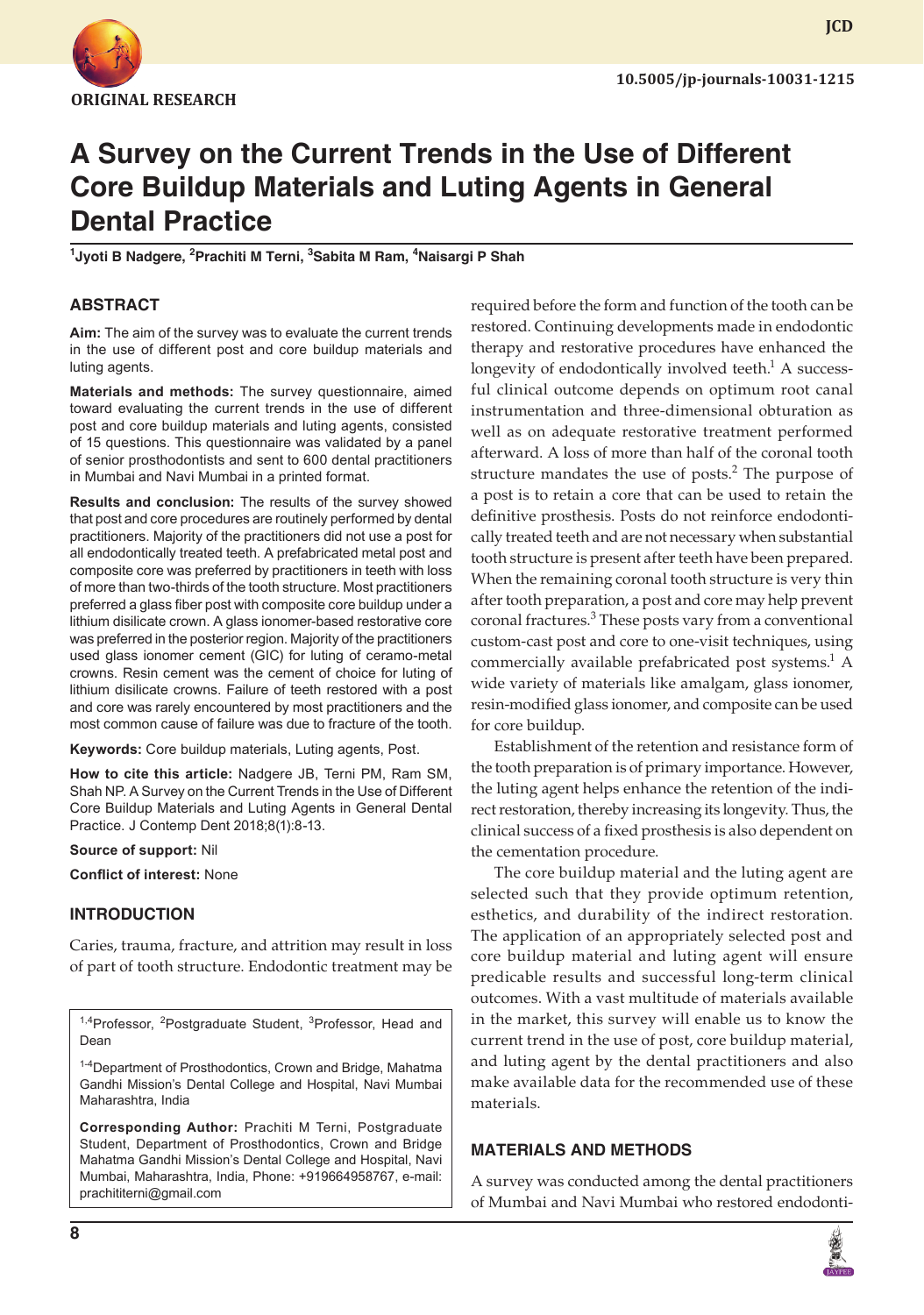cally treated teeth with post and core buildup procedures. The survey protocol was approved by the Research Committee and Institutional Ethics Committee. The survey questionnaire consisted of 15 questions aimed toward evaluating the current trend in the use of different post and core buildup materials and luting agents. This questionnaire was validated by a panel of experts and was sent to 600 dental practitioners of Mumbai and Navi Mumbai in a printed form. The forms were received, evaluated, and the results were analyzed.

| <b>SURVEY FORM</b>                                                                     |                                                                                                                                                                                                                 |                                                                                                                                               |
|----------------------------------------------------------------------------------------|-----------------------------------------------------------------------------------------------------------------------------------------------------------------------------------------------------------------|-----------------------------------------------------------------------------------------------------------------------------------------------|
| Survey on the Current Trends in the Use of Different Core Buildup Materials and Luting |                                                                                                                                                                                                                 |                                                                                                                                               |
| <b>Agents in General Dental Practice</b>                                               |                                                                                                                                                                                                                 |                                                                                                                                               |
|                                                                                        | 1. Do you perform post and core procedures in your practice?<br>(a) Yes                                                                                                                                         | $(b)$ No                                                                                                                                      |
|                                                                                        | 2. Do you use a post for all anterior endodontically treated teeth?<br>(a) Yes                                                                                                                                  | $(b)$ No                                                                                                                                      |
|                                                                                        | 3. Which post and core do you use in teeth with loss of more than two-thirds of the tooth structure?<br>(a) Cast post and core<br>(c) Glass fiber post and composite core                                       | (b) Prefabricated metal posts with composite core buildup<br>(d) Zirconia post and core                                                       |
|                                                                                        | 4. Which post and core material do you prefer under a lithium disilicate crown?<br>(a) Cast post and core<br>(c) Glass fiber post and composite core                                                            | (b) Prefabricated metal posts with composite core buildup<br>(d) Zirconia post and core                                                       |
|                                                                                        | 5. Do you use a post in all endodontically treated posterior teeth?<br>(a) Yes                                                                                                                                  | $(b)$ No                                                                                                                                      |
|                                                                                        | 6. Which core material do you prefer in the posterior region?<br>(a) Cast post and core<br>(c) Glass ionomer-based restorative core material<br>(e) Composite: core material                                    | (b) Amalgam core with extension in the root canal<br>(d) Composite: restorative material<br>(f) Zirconia post and core                        |
|                                                                                        | 7. Which luting agent do you use for luting a ceramo-metal crown to a cast metal core?<br>(a) Zinc phosphate<br>(c) Resin-modified GIC<br>(e) Resin cement: dual cure with etch and bond                        | $(b)$ GIC<br>(d) Resin cement: self-cure with etch and bond<br>(f) Resin cements: self-etch and bond                                          |
|                                                                                        | 8. Which luting agent do you use for luting a ceramo-metal crown to an amalgam core?<br>(a) Zinc phosphate<br>(c) Resin-modified GIC<br>(e) Resin cement: dual cure with etch and bond                          | $(b)$ GIC<br>(d) Resin cement: self-cure with etch and bond<br>(f) Resin cements: self-etch and bond                                          |
|                                                                                        | 9. Which luting agent do you advocate for luting a ceramo-metal crown to a resin-modified glass ionomer core?<br>(a) Zinc phosphate<br>(c) Resin-modified GIC<br>(e) Resin cement: dual cure with etch and bond | $(b)$ GIC<br>(d) Resin cement: self-cure with etch and bond<br>(f) Resin cements: self-etch and bond                                          |
|                                                                                        | 10. Which luting agent do you advocate for luting a ceramo-metal crown to a composite core?<br>(a) Zinc phosphate<br>(c) Resin-modified GIC<br>(e) Resin cement: dual cure with etch and bond                   | $(b)$ GIC<br>(d) Resin cement: self-cure with etch and bond<br>(f) Resin cements: self-etch and bond                                          |
|                                                                                        | 11. Which luting agent do you advocate for luting a ceramo-metal crown to a zirconia core?<br>(a) Zinc phosphate<br>(c) Resin-modified GIC<br>(e) Resin cement: dual cure with etch and bond                    | $(b)$ GIC<br>(d) Resin cement: self-cure with etch and bond<br>(f) Resin cements: self-etch and bond                                          |
|                                                                                        | 12. Which luting agent do you advocate for luting a lithium disilicate crown to a composite core?<br>(a) Zinc phosphate<br>(c) Resin-modified GIC<br>(e) Resin cement: dual cure with etch and bond             | $(b)$ GIC<br>(d) Resin cement: self-cure with etch and bond<br>(f) Resin cements: self-etch and bond                                          |
|                                                                                        | 13. Which luting agent do you advocate for luting a lithium disilicate crown to a zirconia core?<br>(a) Zinc phosphate<br>(c) Resin-modified GIC<br>(e) Resin cement: dual cure with etch and bond              | $(b)$ GIC<br>(d) Resin cement: self-cure with etch and bond<br>(f) Resin cements: self-etch and bond                                          |
|                                                                                        | (a) Frequently<br>(c) Never                                                                                                                                                                                     | 14. How often do you encounter failure of teeth that have been restored with a post and core, followed by placement of a crown?<br>(b) Rarely |
|                                                                                        | 15. Failure is seen due to<br>(a) Dislodgement of post<br>(c) Dislodgement of crown from the core                                                                                                               | (b) Dislodgement of core from the post<br>(d) Fracture of the tooth                                                                           |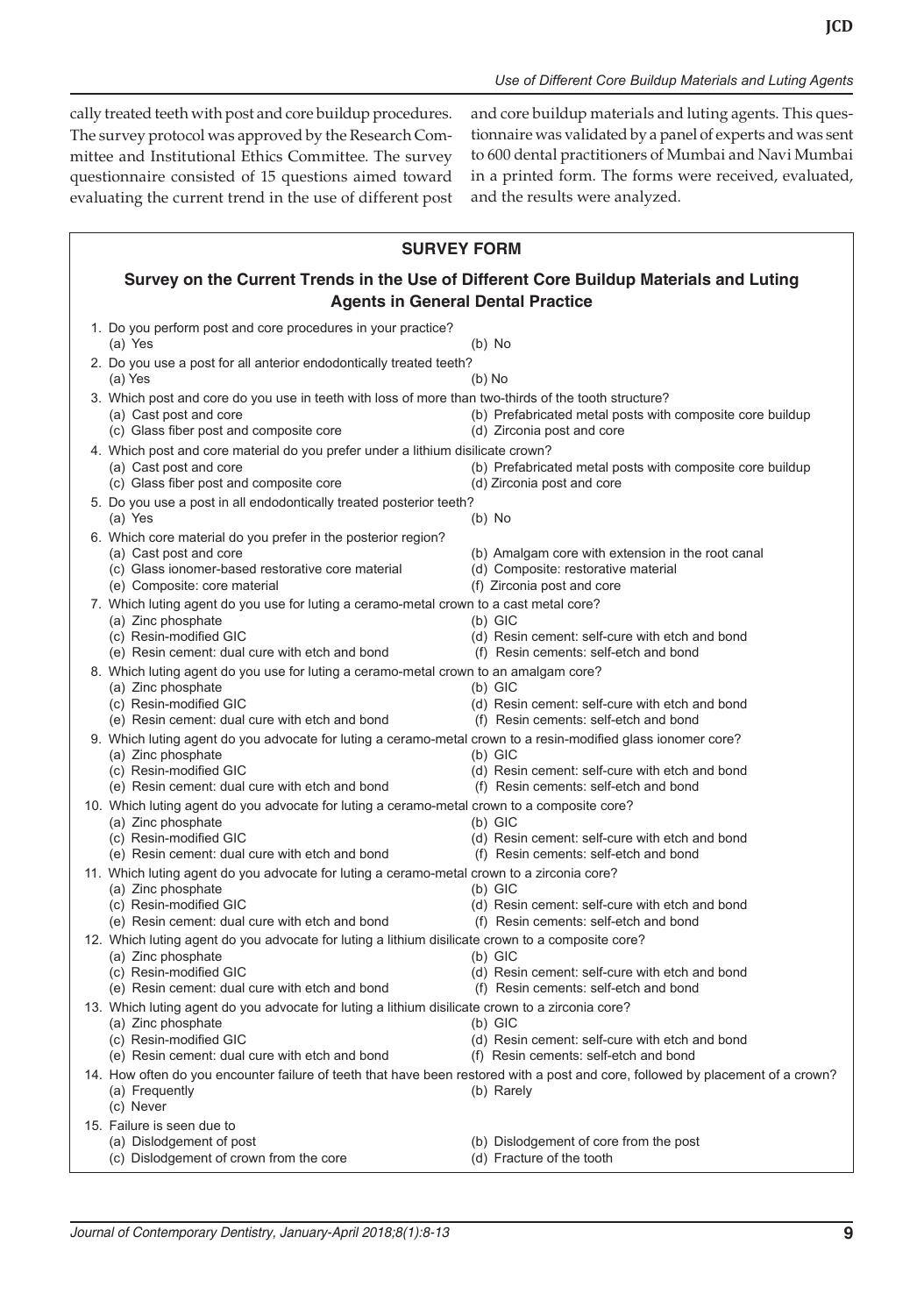





#### **RESULTS**

The results of the survey showed that 99.5% dental practitioners surveyed performed, while 0.5% did not perform post and core procedures in their practice. Posts were not used for all anterior endodontically treated teeth by 68.59% practitioners, whereas 28.51% used a post for all anterior endodontically treated teeth.

In teeth with loss of more than two-thirds of the tooth structure, 35.95% preferred a prefabricated metal post with composite core buildup, 27.27% preferred a glass fiber post and composite core, 21.90% practitioners preferred a cast post and core, and 16.94% preferred a zirconia post and core.

Under a lithium disilicate crown, 39.25% preferred a glass fiber post and composite core, 24.38% preferred a prefabricated metal post with composite core buildup, 19.83% preferred a zirconia post and core, and 7.02% practitioners preferred a cast post and core (Graph 1).

A post was not used in all endodontically treated posterior teeth by 73.55% dental practitioners and 22.31% used a post in all endodontically treated posterior teeth.

In the posterior region, 18.59% preferred a glass ionomer-based restorative core, 17.35% preferred a composite core, 13.22% preferred a composite restorative material, 9.09% practitioners preferred a cast post and core, 9.09% preferred an amalgam core with extension in the root canal, and 6.19% preferred a zirconia post and core (Graph 2).

Glass ionomer cement was preferred by 42.97% practitioners for luting a ceramo-metal crown to a cast metal core, 17.35% preferred resin cement: dual cure with etch and bond, 15.70% preferred resin-modified GIC, 12.80% preferred resin cement: self-cure with etch and bond, 9.91% practitioners preferred zinc phosphate cement, and 6.19% preferred resin cement: self-etch and bond.

For luting a ceramo-metal crown to an amalgam core, 37.60% practitioners said they used GIC, 16.52% used resin cement: dual cure with etch and bond, 16.11% used zinc phosphate cement, 13.63% used resin-modified GIC, 8.26% used resin cement: self-cure with etch and bond, and 4.95% used resin cement: self-etch and bond.

Glass ionomer cement was preferred by 34.71% practitioners for luting a ceramo-metal crown to glass ionomer-based restorative core material, 29.75% preferred resin-modified GIC, 10.33% preferred resin cement: dual cure with etch and bond, 9.09% preferred zinc phosphate cement, 7.85% preferred resin cement: self-etch and bond, 7.02% preferred resin cement: self-cure with etch and bond.

For luting a ceramo-metal crown to a composite core, 25.20% practitioners answered that they advocated the use of GIC, 24.79% advocated resin-modified GIC, 21.90% advocated resin cement: dual cure with etch and bond, 18.59% advocated resin cement: self-cure with etch and bond, 5.78% advocated zinc phosphate cement, 3.30% advocated resin cement: self-etch and bond (Graph 3).

A majority practitioners, 21.48%, preferred GIC for luting a ceramo-metal crown to a zirconia core, 21.48%





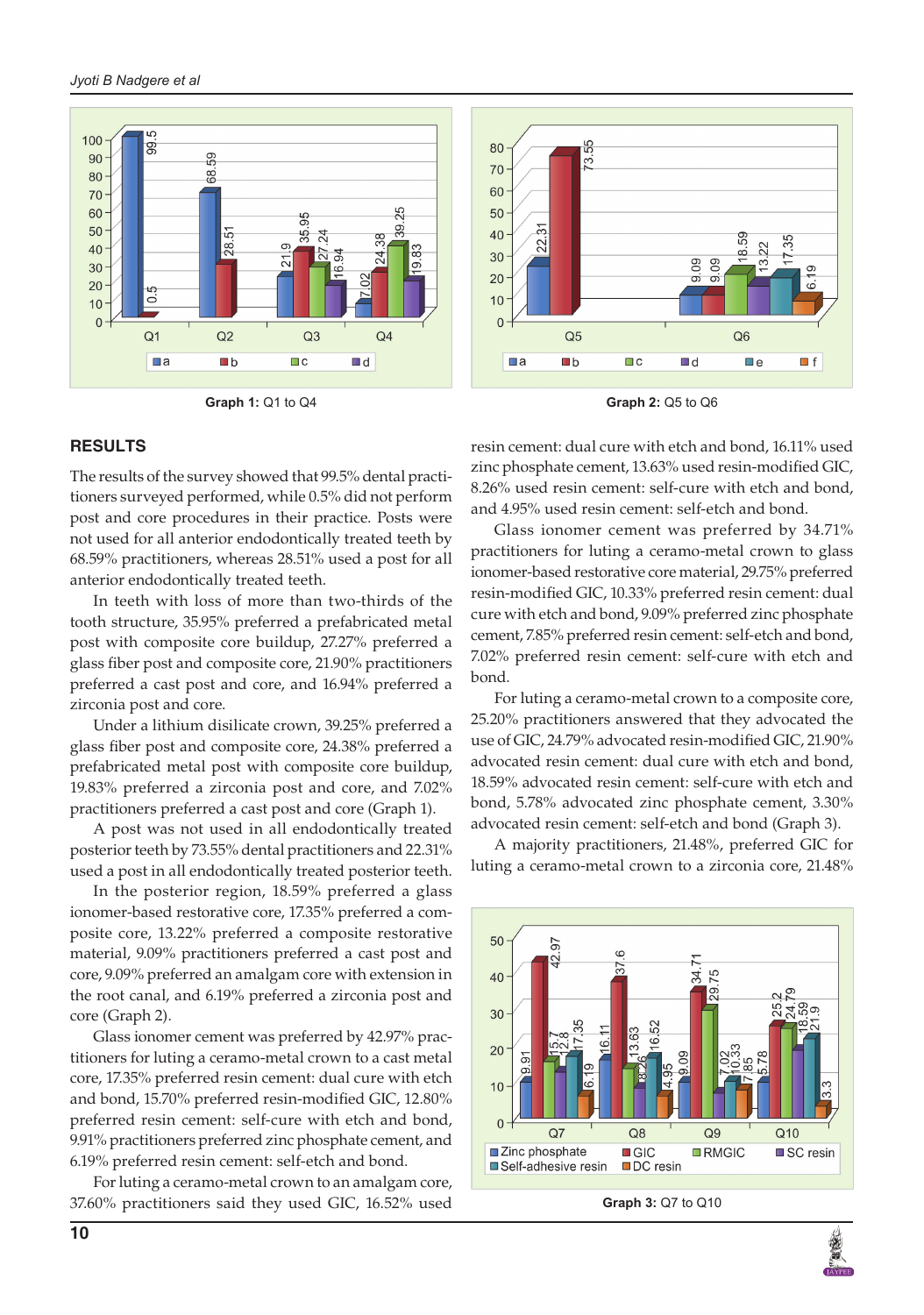



preferred resin cement: dual cure with etch and bond, 21.07% preferred resin cement: self-cure with etch and bond, 17.35% preferred resin-modified GIC, 9.09% preferred resin cement: self-etch and bond, and 5.37% preferred zinc phosphate cement.

For luting a lithium disilicate crown to a composite core, 33.05% preferred resin cement: dual cure with etch and bond, 22.72% preferred resin cement: self-cure with etch and bond, 14.04% preferred GIC, 11.57% preferred resin-modified GIC, 6.61% preferred resin cement: selfetch and bond, 4.54% preferred zinc phosphate cement.

Resin cement: self-cure with etch and bond was preferred by 28.92% for luting a lithium disilicate crown to a zirconia core, 25.20% preferred resin cement: dual cure with etch and bond, 16.62% left the question unanswered, 10.33% preferred resin-modified GIC, 7.02% preferred zinc phosphate cement, 7.85% preferred GIC, 3.71% preferred resin cement: self-etch and bond (Graph 4).

Failures of teeth restored with a post and core were rarely encountered by 76.44% practitioners, never encountered by 10.74%, and frequently encountered by 8.26%.

Failure was due to fracture of the tooth observed in 25.20%; 22.27% observed failure due to dislodgement of the post, 20.24% observed failure due to the dislodgement of the core from the post, 19.83% due to the dislodgement of the crown from the core, 7.85% left the question unanswered (Graph 5).

## **DISCUSSION**

Extensive loss of coronal tooth structure necessitates the use of a post. The purpose of a post is to retain a core. When a large portion of the clinical crown has been lost due to damage, it is often impossible to achieve sufficient anchorage of a restoration in the remaining dentin. In such situations, a root canal-retained restoration is required as they provide restorations with enhanced



**Graph 4:** Q11 to Q13 **Graph 5:** Q14 to Q15

retention and stability.<sup>4</sup> The results of the survey showed that a vast majority of the dental practitioners surveyed performed post and core procedures in their practice.

The requirement of a post in an anterior endodontically treated tooth is determined by the remaining coronal tooth structure and the functional requirements of the tooth. Anterior teeth with minimal loss of tooth structure may be restored conservatively with a bonded restoration in the access opening. A post is of little or no benefit in a structurally sound anterior tooth and increases the chances for a nonrestorable failure. If an endodontically treated anterior tooth is to receive a crown, a post is indicated as after root canal treatment and tooth preparation for a crown, the remaining coronal tooth structure is quite thin. Anterior teeth experience lateral and shear forces, and the pulp chambers are too small to provide adequate retention and resistance without a post.<sup>5</sup> Most practitioners did not use a post for all anterior endodontically treated teeth.

Custom-cast post and cores are recommended when coronal tooth structure loss is moderate to severe.<sup>1</sup> Studies have shown success rate of more than 90% after 5 years of service.<sup>6,7</sup> However, in our survey a prefabricated metal post with composite core buildup was the preferred choice by most practitioners in teeth with loss of more than two-thirds of the tooth structure.

In clinical situations in which the root has extensive damage or exhibits immature development, the use of a custom cast post would compromise esthetics as the gray tint of the metal may show through the thin root wall and the overlying gingival tissue would also appear darker or grayish.

With prefabricated metal posts, the core material can be composite, which may aid in masking the metallic color of the post. A ceramic crown with an opaque substructure may be necessary in situations where complete masking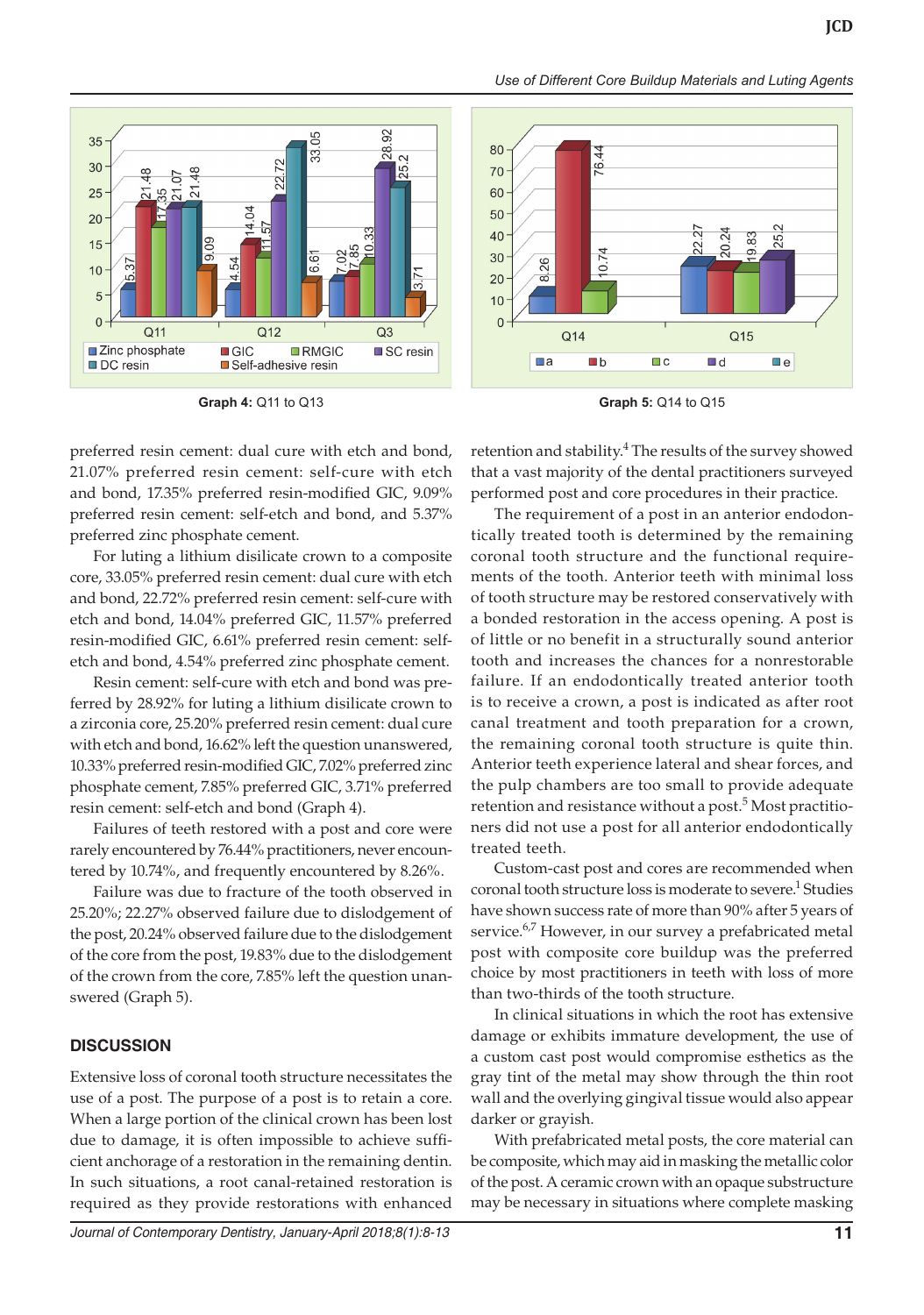is difficult. These solutions may not have an effect on the soft tissues unless a white-colored post is also used.

Fiber posts contain either carbon fiber or quartz fiber. They have a modulus of elasticity similar to dentin, which allows them to flex with the root when under stress and distribute the stresses throughout the tooth, making the root less susceptible to fracture. This may however allow movement of the core under a load. If a post has the same modulus of elasticity as the tooth but is thinner in diameter, it will flex more as compared with the tooth under a load. This may lead to microleakage under the crown and core buildup.

Zirconium oxide posts have a high flexural strength, are biocompatible, and are corrosion resistant. However, this material is difficult to cut intraorally and retrieve from the canal for retreatment.<sup>8</sup> Having a higher modulus of elasticity (200 MPa) than natural dentin (16.5–18.5 MPa), catastrophic stresses can be transferred to the root in the absence of a ferrule.<sup>9</sup> Thus, they are more prone to cause root fractures than fiber posts. Also, the surface of zirconia posts does not bond to resin composite materials.<sup>10</sup> Being weaker than metal posts, a thicker post is necessary which may require additional removal of radicular tooth structure.<sup>5</sup> When crown thickness is reduced, the color of foundation restoration shows through the nonopaque thin crown.<sup>1</sup>

In the present study, maximum practitioners surveyed preferred to use a glass fiber post and composite core under a lithium disilicate crown.

Endodontically treated molar teeth should receive a crown, but in most cases do not require a post. Unless the destruction of coronal tooth structure is extensive, the pulp chamber and canals provide adequate retention for a core buildup.<sup>5</sup> Most dental practitioners who participated in the survey did not use a post in all endodontically treated posterior teeth.

The custom cast post and core and silver amalgam are the materials of choice in a high stress situation where esthetics is not a prime concern. Glass ionomer cements perform poorly as a load-bearing core material due to its low fracture toughness. Composite has strength intermediate between amalgam and glass ionomer and is the material of choice when there is remaining coronal tooth structure to help support the core.<sup>11</sup> In the posterior region, a majority of the practitioners preferred a glass ionomer-based restorative core.

For cementation of typical porcelain-fused-to-metal crowns, cements should be easy to use, strong, bond well to the tooth, be insoluble in mouth fluids, cause no postoperative sensitivity, and be able to retain crowns without difficulty during normal service. However, cements should not be so strong that crowns removal is difficult and time consuming. Resin-modified GICs

are stronger than conventional zinc phosphate, glass ionomer, and polycarboxylate cements and research has shown that these cements fulfill these characteristics better than other cements.<sup>12</sup> In the present survey, most practitioners preferred glass ionomer cement for luting a ceramo-metal crown to a cast metal core, amalgam core, glass ionomer-based restorative core material and composite core. For luting a ceramo-metal crown to a zirconia core, GIC and resin cement: dual cure with etch and bond were preferred.

The use of an adhesive technique is strongly recommended for all types of glass ceramics, including lithium disilicate, because it increases not only the retention but also the survival rates. Resin cements represent the ideal choice for all types of metal-free restorations, including nonetchable core materials, because of their ability to bond to different substrates, insolubility in the oral cavity, high mechanical resistance, and availability in various dentinal shades. Dual resin cement covers most of the clinical indications. Light-curing luting agents are appropriate for cementing veneers because of their thinness and high transparency. Self-curing cements may be used for less translucent restoration materials, such as alumina and zirconia.<sup>13</sup> If a resin cement is not to be used, a resinmodified GIC is the conventional luting cement of choice.<sup>14</sup> For luting a lithium disilicate crown to a composite core, majority of the practitioners preferred resin cement: dual cure with etch and bond. For luting a lithium disilicate crown to a zirconia core, most practitioners preferred resin cement: self-cure with etch and bond.

In the absence of a post or with the use of metallic posts in endodontically treated teeth, irreversible root fractures were more common. Coronal failures occurred more with the use of fiber posts.<sup>15</sup> The most frequent failure of fiber post restoration is post debonding which can happen on the post/cement or cement/ dentin interface. The bond between glass fiber post and composite substrates is difficult to achieve by means of free radical polymerization bonding. This is because the organic component of fiber post is a polymer matrix that is highly cross-linked with a high degree of conversion and a small number of carbon–carbon double bonds on the surface.<sup>2</sup> A vast majority of the practitioners surveyed rarely encountered failures of teeth restored with a post and core.

# **CONCLUSION**

Within the limitations of the present study, it can be concluded that:

- Post and core procedures are routinely performed by dental practitioners.
- Majority of the practitioners did not use a post for all endodontically treated teeth.